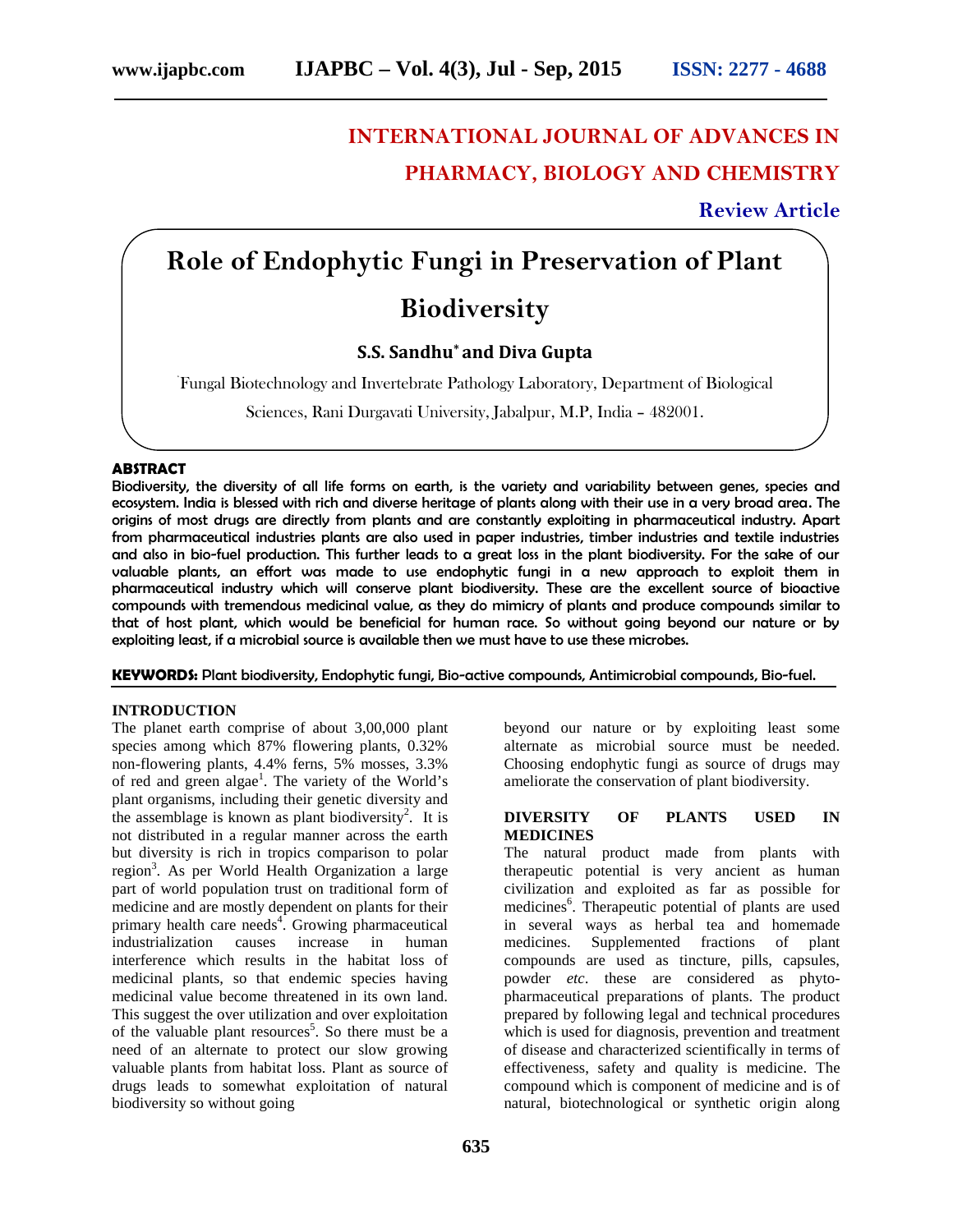with pharmacological activity is known as drug<sup>4</sup>. A total of 25% of drugs used all over world are from plants among which 252 drugs are considered as most important by WHO, 11% are obtained directly from plants and remaining are synthetic and obtained indirectly from natural precursors. In a broad way the 50% of antitumor and anti-infectious drugs which are present in market and in clinical trial are from plants<sup>7</sup>. Most of plant based drugs can be synthesized in the laboratory but it is sometime more beneficial to extract them directly from nature. Examples are dtubocurarine, atropine, quassin and psoralen. dtubocurarine is very important medically as it is used for relaxation of skeletal muscles during abdominal surgery and also to control tetanus convulsions $\delta$ . In order to promote natural products in Latin America and Africa, Universities, industries and government adopted a multidisciplinary and sustainable program 'International Program of Co-operation for Biodiversity' (IPCB) in  $1993^\circ$ . In this regard, for the development of phytomedicinal products Eastern countries, such as China and India, established herbal medicinal industries and Latin America have been in research for the standardization and regulation of these plant products, behind this European countries, such as France and Germany are also added in this race<sup>10</sup>. 95% of all steroidal drugs on the market are derived from Diosgenin (obtained from plant *Dioscorea* sp*.*). It is used in oral contraceptives, sex hormones, as well as a variety of steroids such as cortisone and hydrocortisone, also used for treating rheumatoid arthritis, rheumatic fever, several allergies, and skin diseases such as contact dermatitis<sup>11</sup>. In a research by Prakasha et al. it was estimated that in India about 3000 plant species were known to have medicinal origin<sup>12</sup>. There are large numbers of pharmaceutical companies as Merck, CIBA, Glaxo, Boehringer and Syntex now have research and development departments devoted to study the new drugs from plants having medicinal value<sup>13</sup>. A large number of plants with their compound, action, nature and family were well tabulated below (Table  $1)^{14-18}$ .

#### **DESTRUCTION OF PLANTS IN DRUG DEVELOPMENT**

The drug development from a plant resource depends on aim, whether drug obtained in which form and which part of plant is used. In an industry, initially plant is subjected to continuous extraction and purification to obtain the compounds which is active and used as drug. Some examples of drugs which are as the direct plant compound are quinine, digoxin, and ergotamine while some are synthesized from these compounds for example diosgenin $19$ . From the

. A knowledge point of view for making a plant into medicine basic sciences such as Botany, Chemistry and Pharmacology, including Toxicology are involved along with this other fields knowledge are also taken into account as Anthropology, Agronomy, Biotechnology, Pharmaceutical technology all these joint action makes a drug of plant origin<sup>20,21</sup>. .

The average yield of bioactive compounds from a starting crude raw material to its development, launch and supply requires a vast amount of starting compound, as presented by Mc Chesney, that in the production of 500mg of pure compound a total of 50kg of raw material is required which is used for bioassays, toxicology and *in vivo* evaluation, full pre clinical and clinical trial requires about two kg of pure compound on exploiting 200 tons of raw  $\text{material}^{22}$ . For the development of a drug a total investment of around US\$ 100–360 million and a minimum of 10 year are required. In field of clinical trials, on producing compound one in 10,000 is being selected as promising and only one in four get approval as a new drug. For the testing of activity against HIV and Tumor, NCI, USA has tested 50,000 and 33,000 plant samples respectively and among this only three plant extract were chosen as promising against both  $\text{HIV}$  and  $\text{Turnor}^{23}$ . This suggests the exploitation and destruction of Earth's biodiversity in huge manner. In this series, it was also mentioned that Taxol is the most important natural product with anti-tumor activity, isolated from plant *Taxus brevifolia* and *Taxus baccata*, however obtaining its compound from plant is the biggest hindrance because tons of plant raw material is exploited to obtain very minute amount of taxol. As 27,000 tons of bark of *T. brevifolia* is required to obtain two and half kg of taxol, about 12,000 trees must be cut down. This suggests that if we continue with process, then soon we must have to face the extinction of this plant, if no alternative is discovered<sup> $24,25$ </sup>.

The present state of exploiting the world's biodiversity including India for products such as drugs, papers, fuels, timber *etc.* leads to endanger the world's vegetation and species. This results in the loss of natural compounds as phytochemical drugs and also the loss of gene pool which may be used in development or biosynthesis of new compound<sup>19</sup>. Hence, in the way of protection of valuable plant biodiversity a new source of these drugs must be discovered, therefore the present review is based on alternative for obtaining drugs, fuels, enzymes *etc*. from microbial source such as 'Endophytic Fungi'.

Hence, it is directed to bring to the fore, the consequences of this vandalism. It's the time for us to stop ailing and perishing the biodiversity. Let us return the Mother Nature, its lost glory back. Making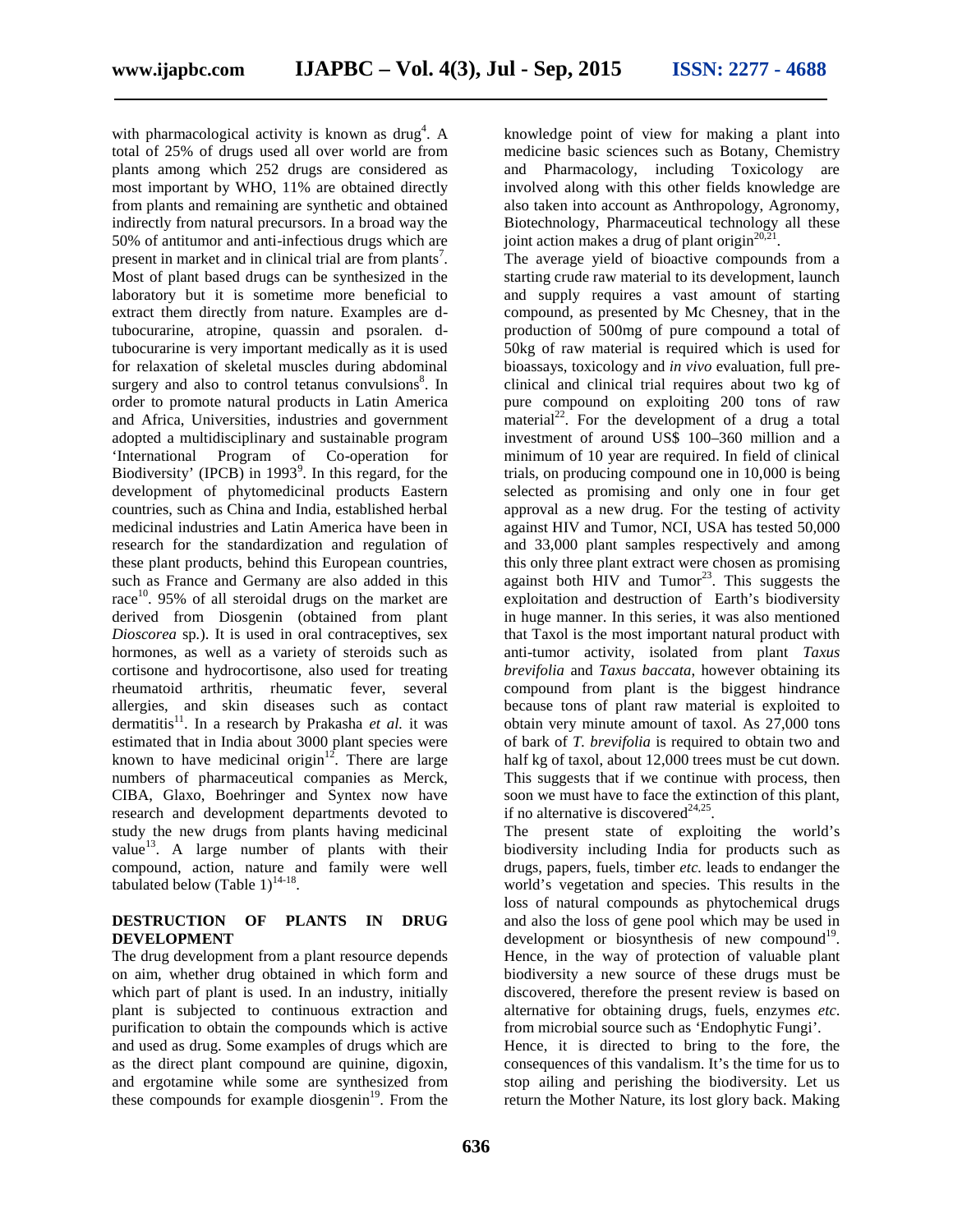drugs by endophytic fungi will be a very important step in this direction.

Endophytes are microorganisms mostly bacteria and fungi that inhabit plant host for all or part of their life cycle. Endophytes are the chemical synthesizers inside plants which are symbionts living within the above ground tissue of their angiosperm hosts and are not affected by surface sterilization techniques<sup>26</sup>. Endophytism is thus a unique cost benefit plant microbe association defined by location that is transiently symptomless, unobstructive and established entirely inside the living host plant tissue<sup>27</sup>. Here we focused towards endophytic fungi (the fungi which reside inside plants body) whose few taxa have been tested for biological application and has ability like drug production and bio-control management $^{28}$ .

#### **ENDOPHYTIC FUNGI**

They establish a very significant and quantifiable part of biodiversity of fungi which are known to affect the plant diversity and organization<sup>29</sup>. The term 'endophyte' was first of all introduced by De Bary for the organisms that occurring within plant tissues or 'All organisms inhabiting plant organs that at some time in their life, can colonize internal plant tissues without causing apparent harm to the host<sup>530</sup>.

## **Host Plant–Endophytic Fungi Relationship:**

Any plant and endophyte interaction is a physical encounter between plant tissue and fungal mycelia followed by several physical and chemical barriers, which must be overcome to establish an association. The relationship that exist between plant and endophytic fungi range from mutualistic or symbiotic (beneficial to both host and fungi) to antagonistic (aggressive to both host and fungi) or slightly pathogenic (harmful to host) 31,32 . The mutualistic relationship ranges from commensalism to parasitism where in commensalism fungi derive benefit from plant without reciprocating, and in parasitism host injures from fungi. While showing mutualistic relationship fungi benefit the provision supply of energy, nutrients, shelter and protection from unfavorable environmental conditions. In contrast to this on producing secondary metabolites and enzymes host benefitted indirectly from fungi such as plant growth, adaptation to abiotic stresses like light, drought *etc*. and biotic stresses like herbivory, insect and other pathogenic attack<sup>33</sup>. There is a balanced mutualistic interaction between host and endophyte under environmental, physiological and genetical aspects, which is beneficial to both host and endophyte. In case of unbalanced symbiosis; parasitic

interaction, the host along with environment controls the genes of both endophyte and plant itself $34$ .

#### **Properties of Endophytic Fungi:**

- 1. Taxonomically endophytic fungi mostly belong to class Ascomycetes, Deuteromycetes and Basidiomycetes<sup>35,36</sup>. .
- 2. Host specificity studies suggest that endophytic fungi are non-host specific<sup>37</sup>, but depend on ecological and geographical condition; a same class of fungi can be isolated from different  $\text{plants}^{35}$ .
- 3. According to Petrini genetic variability of endophytic fungi explains specificity at family level but it was also explained by Carroll and petrini; that strains of same fungus isolated from different parts of same plant differ in their ability<sup>38,39</sup> .
- 4. Endophytic fungi reproduce by two ways; *via* vegetative growth and *via* spores.
- 5. These fungi have wide host range, *i.e.* one endophytic fungus can infect more than one host<sup>40</sup>. *Epichloe typhina* infects up to 26 different grasses<sup>41</sup>.
- 6. Physiologically endophytic fungi protects host from pathogen, insects and herbivore on taking nutrition, protection *etc*. from host<sup>42</sup>.
- 7. They produce bioactive compound having diverse chemical structures and are evolved to possess biological activities, these have varied roles as defensive compounds against competitors/parasites/predators, growth and reproduction facilitators, or as cell signaling  $compounds<sup>44</sup>$ .

# **ENDOPHYTIC FUNGI AS PRODUCER OF BIOACTIVE COMPOUND**

On showing mutualism with plant, endophytic fungi gains property of producing bioactive compounds, these compounds are active as anti-microbial (anti bacterial, anti-fungal, anti-viral, anti-protozoal), anti cancerous, anti-oxidant, immunomodulatory agents *etc.* which are beneficial to the human race<sup>43</sup>. The production of bioactive compounds by endophytes especially those exclusive to their host plants is not only important from an ecological point of view but also from a biochemical and molecular perception. Use of endophytic fungi for production of secondary metabolites and its optimization led to discovery of novel compound. Recently much effort have been done in potential endophytic fungal strains regarding the production of bioactive metabolites like taxol, pestaloside, torreyanic acid and enzymes, *i.e.* Xylanase, Isoflavonoids, Asparaginase<sup>44</sup>. Endophytic fungi *Pestalotiopsis fici* is an important source of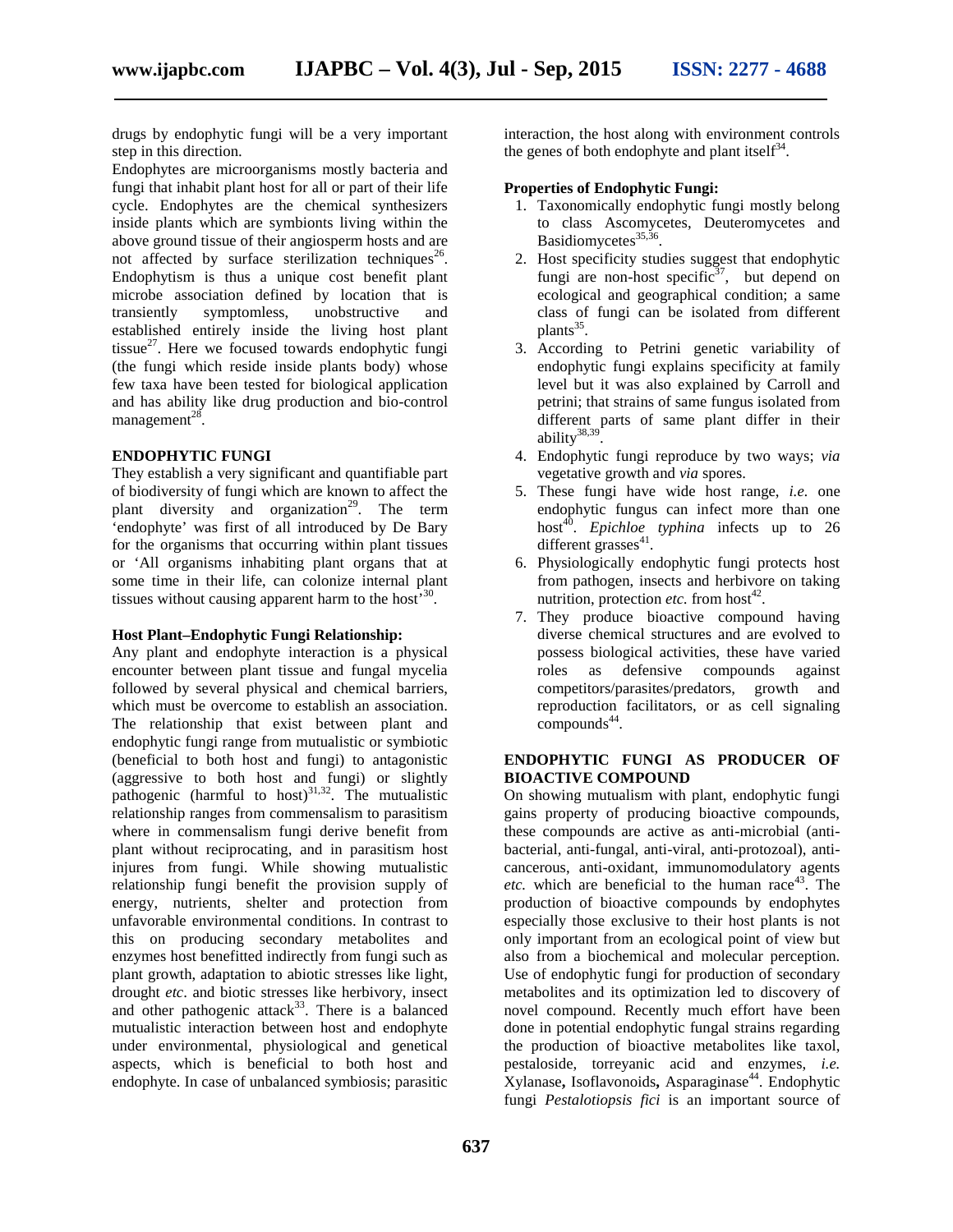bioactive natural products, including chloropupukeananin isolated from tea plant. The genome sequence of this fungus was reported, this encodes the secondary metabolite synthesizing genes, *viz.* 27 polyketide synthases (PKSs), 12 nonribosomal peptide synthases (NRPSs), five dimethylallyl tryptophan synthases, four putative PKS like enzymes, 15 putative NRPS like enzymes, 15 terpenoid synthases, seven terpenoid cyclases, seven fatty acid synthases and five hybrids of PKS NRPS. This shows the potential of secondary metabolites of the endophyte *Pestalotiopsis fici.*<sup>45</sup> Hence use of endophytic fungi would be interesting and beneficial to research and commercial approach.

#### **Endophytic Fungi as Anti-microbial Agent:**

It was observed that bioactive compounds from endophytic fungi have ability to resist the growth of many pathogenic microbes like bacteria, fungi, viruses and protozoans<sup>46</sup>. The screening of antimicrobial compounds is an approach to combat the drug resistance in microbes and for this bioactive compound from endophytic fungi is one of the most convenient ways $43,47$ , instead of using plants and their parts. These anti-microbial compound also take part in our nutrition along with drugs they are used as food preservatives in order to regulate bacterial growth in our food and control food spoilage and food-borne diseases<sup>48</sup>. In a research by Sandhu *et al.*, endophytic fungi from different parts of the plant *Calotropis procera* (Linn.) R.Br. were isolated and identified on the basis of morphology and characteristics of fungal spores<sup>49</sup>. The highest colonization frequency of isolated fungi was observed as *A*sp*ergillus niger,* 33.33 %, *Altenaria alternate,* 33.33% and *Curvularia lunata,* 33.33% in leaf, stem and root respectively, along with this the endophytic fungi that displayed broad spectrum antibacterial activity include: *Fusarium solani, Cladosporium herbarum, Curvularia pallescens, Alternaria alternata* and *Drechslera nodulosa*. A medicinal plant, *Tripterigeum wilfordii* which is native to Eurasia results an endophytic fungus *Cryptosporiopsis quercina,* this fungus shows an excellent anti-fungal activity against some important human pathogens *viz. Candida albicans* and *Trichophyton* sp. Cryptocandin an anti-mycotic peptide was isolated and characterized from<br>Cryptosporiopsis quercina<sup>46</sup>. The secondary *Cryptosporiopsis quercina*<sup>46</sup>. The secondary metabolite of endophytic fungus *Penicillium sclerotiorum* was extracted and a compound sclerotiorin was isolated (Figure 1). Sclerotiorin was evaluated for its action to inhibit the effect of enzyme HIV-1 (Human Immunodeficiency Virus) integrase and protease, this shows that sclerotiorin have anti-

HIV-1 integrase and protease activity with 45.88 and 198.41  $\mu$ M IC<sub>50</sub> values respectively. The sclerotiorin also showed weak anti-fungal activity against *Candidia albicans* and *Cryptococcus neoformans* with MIC (Maximum Inhibitory Concentration) values of 202.53  $\mu$ M and 101.26 $\mu$ M respectively<sup>50</sup>.

The bioactive compounds from endophytic fungi isolated from different regions of Jabalpur district show tremendous antibacterial activity against five pathogenic bacteria *viz. Escherichia coli, Bacillus subtilis, Salmonella typhimurium, Streptococcus pyogenes, Klebsiella pneumoniae.* This may lead to novel natural product for use in pharmaceutical industries<sup>51</sup>.

## **Endophytic Fungi as Anti-Cancerous Agent:**

The unregulated proliferation of cells which leads to spread an uncontrolled growth of tissues or abnormal cells is known as 'Cancer' and the compounds used in chemotherapy either inhibit or destroy the cancerous cells<sup>4</sup>. The way for investigation of anticancerous activity of secondary metabolites of endophytic fungi was unlocked from the discovery of taxol–producing endophytes. With this work the first major class of anti-cancer agent produced from endophytic fungi includes the Paclitaxel and some of its derivatives. The existence of this highly functionalized diterpenoid paclitaxel is generally found in each of the World's Yew (*Taxus*) species. In a cancerous cell, paclitaxel prevent the tubulin molecules from depolymerizing during the process of cell division results in no abnormal cell growth <sup>46</sup>. The enzyme catalyzing the first committed step for taxol biosynthesis was encoded by the gene *Taxadiene Synthase (TS)*; in recent times this gene was identified in the endophytic fungi *Stemphylium sedicola* SBU 16 isolated from the inner bark of tree *Taxus baccata* <sup>52</sup>. Meanwhile a number of anti-cancer agents were discovered, some important anti-cancer alkaloids are Camptothecin (Figure 1) and their derivatives, used as anti-neoplastic agents for treatment of integumentary related infection in  $China^{53}$ .

The two important clinically useful anti-cancer drugs, topotecan and irinotecan are synthesized from camptothecin and its derivative 10 hydroxycamptothecin; these two compounds are used as precursors for the synthesis of topotecan and irinotecan<sup>54</sup>. In this series Deshmukh *et al.* explains a dimeric xanthene Ergoflavin (Figure 1) which belongs to the class ergochromes. This ergoflavin was isolated from the endophytic fungi growing in the leaves of medicinal plant *Mimusops elengi* and was reported as a novel anti-cancer agent<sup>55</sup>.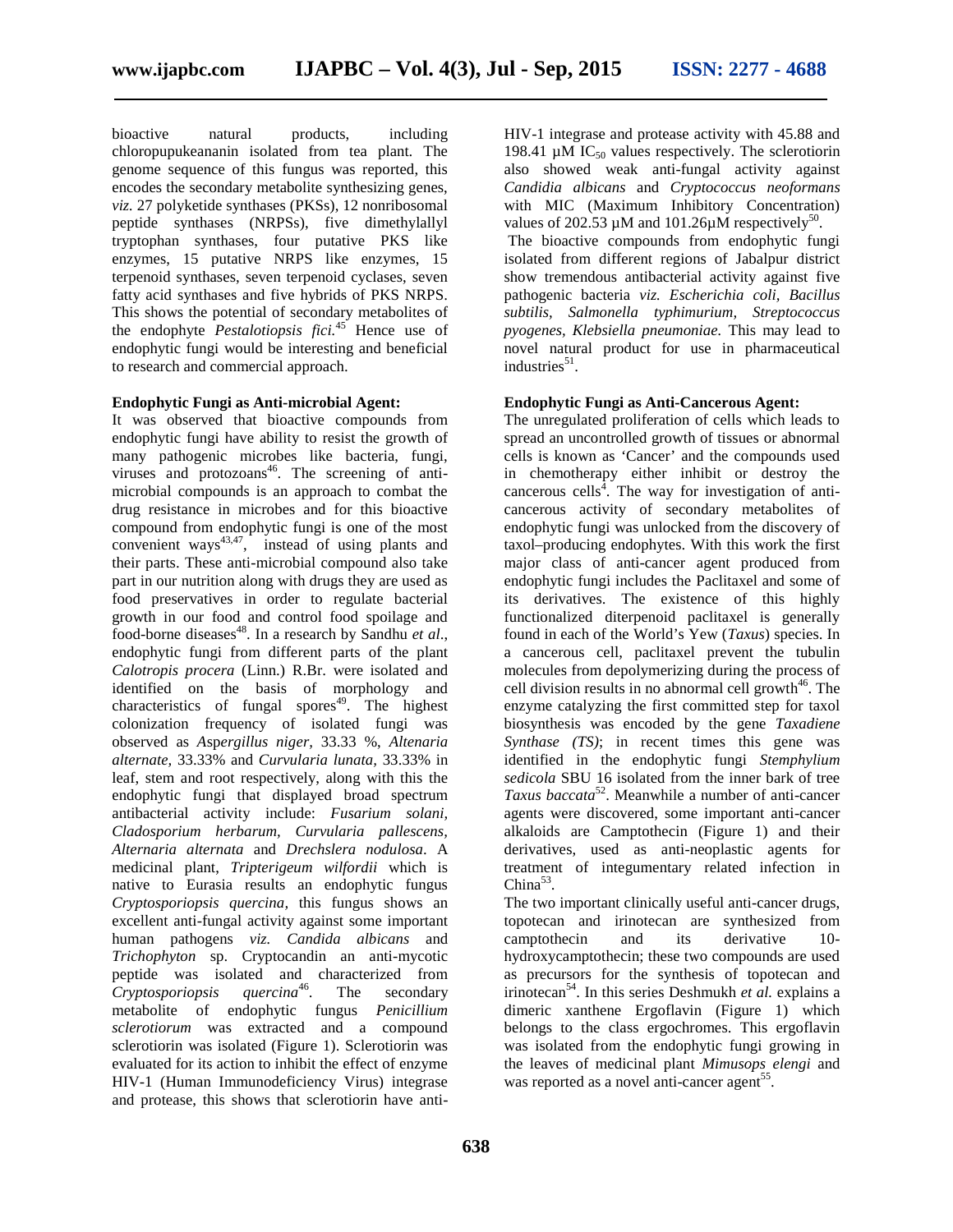#### **Endophytic Fungi as Anti-Oxidant Agent:**

Anti-oxidant agents are the agents which readily reacts, neutralize or scavenge with Reactive Oxygen Species (ROS) such as superoxide anion, hydroxyl radicals and hydrogen peroxide. ROS are the chemically reactive molecules derived from oxygen and are generated as by-products of the metabolic pathways of the living organisms<sup>56</sup>. A large number of diseases like Alzheimer, Parkinson's, Rheumatoid arthritis, cardiovascular diseases, *etc.* from ROS are well documented. Plethora of anti-oxidants are present in our natural diet, some enzymatic anti oxidants are synthesized in our biological systems. Presently, researches have been going on the endophytic fungi as a promising source of anti oxidant agent<sup>56</sup>. Shukla *et al.* were isolated endophytic fungi from *Ocimum sanctum* showing anti-oxidant activity<sup>57</sup>. A strong anti-oxidant activity was found in the endophytic fungus *Phyllosticta* sp. isolated from plant *Guazumato mentos*<sup>58</sup> . Endophytic fungi and their associated higher plants are shown to be a good source of novel anti-oxidants. The most potent anti-oxidant agent Pestacin and Isopestacin (Figure 1) were extracted from the culture of endophytic fungus *Pestalotiopsis microspora* isolated from host plant *Terminalia morobensis*. These two compound Pestacin and Isopestacin show anti mycotic and anti-fungal activities respectively, along with anti-oxidant activity. The anti-oxidant activity of isopestacin was credited due to the structural similarity with flavonoids; in the solution it is able to scavenge superoxide and hydroxyl free radicals. The anti-oxidant activity of Pestacin was found to be 11 times greater than a vitamin E derivative Trolox. Pestacin activity arises principally through cleavage of an extraordinarily reactive C-H bond and to somewhat *via* OH abstraction<sup>59,33</sup> .

#### **Endophytic Fungi as Insecticidal Agent:**

Insecticidal activity of the metabolite is the lethal action of the fungal metabolite over pathogenic or harmful insects. Several endophytes are known to have insecticidal activity. Recently, a number of alkaloids having dynamic insecticidal activity have been discovered from the endophytic fungi<sup>60</sup>. In this series Bills *et al.* extracted a pantropical insecticide from the fungus *Hypoxylon pulicicidum*<sup>61</sup>.

A total of 86 endophytic fungi were isolated by Han *et al.* from the plant *Tripeterygium wilfordii*. The bioactive compounds of fungi were extracted in ethyl acetate and their ability to kill mosquito larvae were tested; only 16 strains (18.6%) out of 86 were found to have larvicidal activity, further only nine strains out of 16 showed larvicidal activity when its fermentation broth of ethyl acetate extract was tested. The genera of the active strains were *Aspergillus*, *Penicillium*, *Phoma* and *Pesalotiopsis.* The active component of one strain is Wilforgine. Endophytic fungi from this plant was isolated in order to protect the plant from destruction as the active phytochemical compound content of this plant is very low and its wild variety is very rare. In artificial cultivation *Tripeterygium wilfordii* grows slowly and need long harvesting period, resulting its production is unable to meet commercial demand. Thus the insecticidal compound of endophytic fungi from the plant *Tripeterygium wilfordii* will so far combat the market demand $62$ .

## **Endophytic Fungi as Precursors for Bio-Fuel Production:**

With globalization and climate change, the fuel reserve decreases continuously, this lead to generate biologically derived fuel such as bio-fuel from various biological matters. Bio-fuel like Bio-diesel is defined as the fatty acid methyl esters obtained from various biologically renewable lipid resources like rapeseed oil, soybean oil, palm oil, *etc*<sup>63</sup>. Recently production of bio-diesel from plants and their parts made a conflict between fuel and food security<sup>64</sup>. Hence, a proposed alternative to this is endophytic fungi, this on interaction with host plant become the good source of lipid resources $63$ . Endophytic fungi have the ability to degrade cellulose and produce a diversity of astonish metabolites. With this concept the filamentous endophytic fungus *Ascocoryne sarcoides* when grown in cellulose based medium, has ability to produce potential bio-fuel metabolites<sup>64</sup>. The genome of the *Ascocoryne sarcoides* was characterized and by using transcriptomic and metabolomic data, genes for cellulose degradation and bio-fuel production pathway was hypothesized. A total of 80 biosynthetic clusters were identified, some of them were previously found in plants  $also^{65}$ . Thus a support to endophytic fungi as a precursor for bio-fuel may combat the fuel problem. A list of bioactive compounds from Endophytic fungi with their activity and host plant is tabulated in Table  $2^{66}$ .

Taxol an anti-cancerous compound is accepted as a drug against breast and ovarian cancer by Food and Drug Administration (FDA),  $USA^{82}$ .

## **CONCLUSION**

India is blessed with remarkable heritage of plant biodiversity. This biodiversity is often exploited for manufacturing various useful products; like furniture, medicines, food items, textiles, bio-fuel *etc.*, by which we have made unprecedented progress throughout our life. One of the most useful products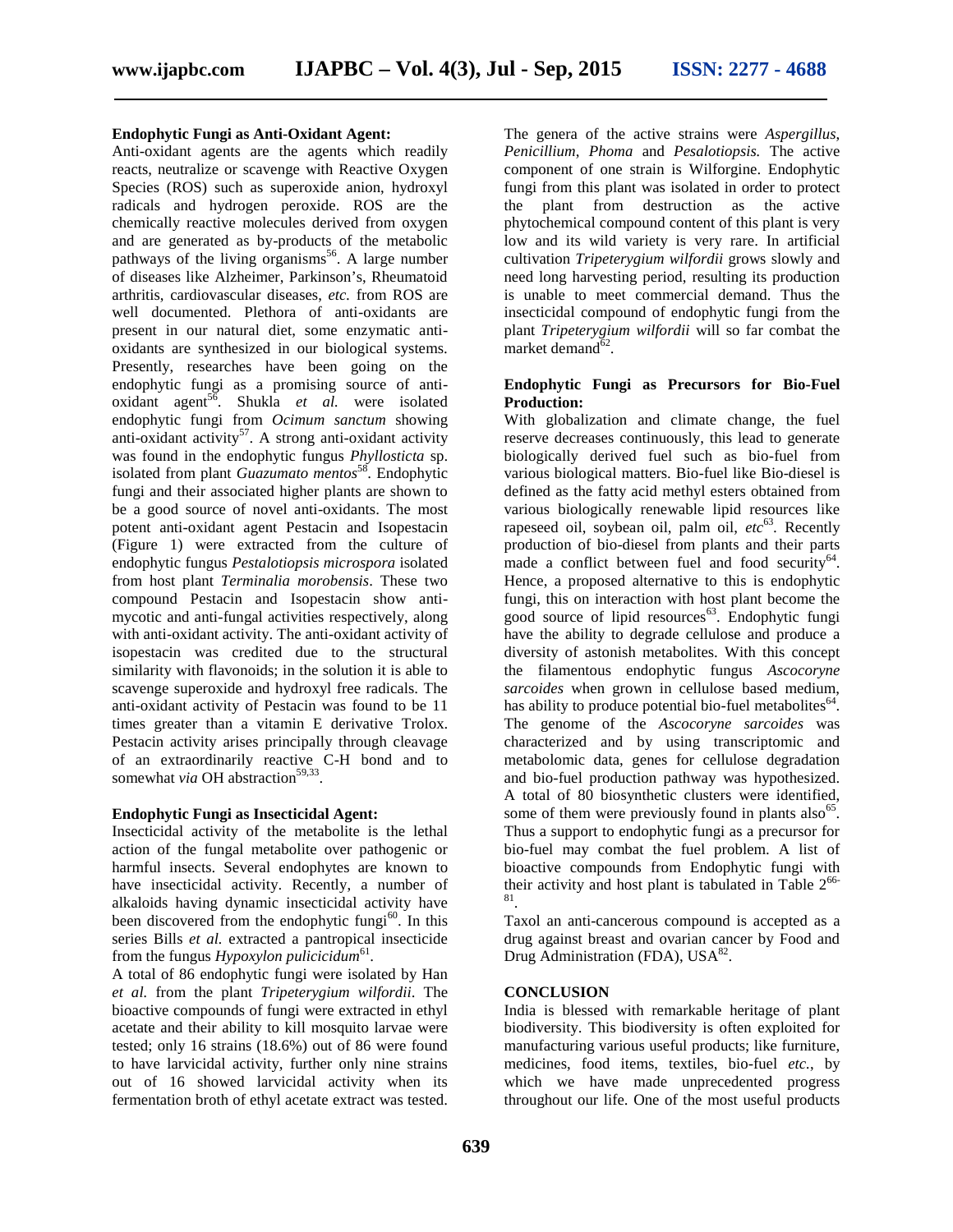from plants is drugs and medicines. Ayurveda and ethno medicinal plants have its own importance in the development of the modern medicines. India export and imports significant quantity of plant raw material to pharmaceutical industries for drug manufacturing. Commercialization of herbal drugs and medicines are exploring day by day. Because of drug manufacturing process and its recurrent use

habitat and future of medicinal plants are being threatened. This leads to increase in ecological imbalance, global warming, pollution and many more problems. On understanding the seriousness of this loss, we must have to select the better alternative. One of the suitable alternate to protect plant biodiversity from exploitation is endophytic fungi from medicinal plants.

| S. No.         | Drug                     | Nature                        | Clinical use                                    | <b>Plant Name</b>             | Family              |
|----------------|--------------------------|-------------------------------|-------------------------------------------------|-------------------------------|---------------------|
| 1              | Acetyldigoxin            | Glycoside                     | Cardiotonic                                     | Digitalis lanata Ehrh.        | Plantaginaceae      |
| $\overline{c}$ | Agrimophol               | Alkaloid                      | Anthelmintic                                    | Agrimonia eupatoria L.        | Rosaceae            |
| 3              | Aescin                   | Saponins                      | Anti-inflammatory                               | Aesculus hippocastanum L.     | Sapindaceae         |
| $\overline{4}$ | Aesculetin               | Phenolic compound             | Antidysentery                                   | Fraxinus rhynchophylla Hance. | Oleaceae            |
| 5              | Adoniside                | Cardenolides                  | Cardiotonic                                     | Adonis vernalis L.            | Ranunculaceae       |
| 6              | Aimalicine               | Alkaloid                      | Circulatory disorders                           | Rauvolfia serpentina (L.)     |                     |
|                |                          |                               |                                                 | Benth ex. Kurz                |                     |
| $\tau$         | Allylisothio-<br>cyanate | Organosulfur<br>compound      | Rubefacient                                     | Brassica nigra (L.) Koch.     | <b>Brassicaceae</b> |
| 8              | Andrographol-ide         | Diterpene lactone<br>compound | Bacillary dysentery                             | Andrographis paniculata Nees. | Acanthaceae         |
| 9              | Anisodamine              | Alkaloid                      | Anticholinergic                                 | Anisodus tanguticus           | Solanaceae          |
|                |                          |                               |                                                 | (Maxim.) Pascher              |                     |
| 10             | Anisodine                | Alkaloid                      | Anticholinergic                                 | Anisodus tanguticus           | Solanaceae          |
|                |                          |                               |                                                 | (Maxim.) Pascher              |                     |
| 11             | Atropine                 | Alkaloid                      | Anticholinergic                                 | Atropa belladonna L.          | Solanaceae          |
| 12             | Asiaticoside             | Glycoside                     | Vulnerary                                       | Centella asiatica (L.) Urban  | Apiaceae            |
| 13             | Arecoline                | Alkaloid                      | Anthelmintic                                    | Areca catechu L.              | Piperaceae          |
| 14             | Bergenin                 | Tannin                        | Antitussive                                     | Ardisia japonica Bl.          | Myrsinaceae         |
| 15             | Berberine                | Alkaloid                      | <b>Bacillary</b> dysentery                      | Berberis vulgaris L.          | Berberidaceae       |
| 16             | <b>Bromelain</b>         |                               | Anti-inflammatory;<br>proteolytic agent         | Ananas comosus (L.) Merrill   | Bromiliaceae        |
| 17             | Caffeine                 | Xanthine alkaloid             | CNS stimulant                                   | Camellia sinensis (L.) Kuntze | Theaceae            |
| 18             | $(+)$ -Catechin          | Phenolic compound             | Haemostatic                                     | Potentilla fragaroides L.     |                     |
| 19             | Chymopapain              |                               | Proteolytic; mucolytic                          | Carica papaya L.              | Caricaceae          |
| 20             | Codeine                  | Alkaloid                      | Analgesic: Antitussive                          | Papaver somniferum L.         | Papaveraceae        |
| 21             | Cocaine                  | Alkaloid                      | Local anaesthetic                               | Erythroxylum coca Lamk.       | Erythroxylaceae     |
| 22             | Colchicine               | Alkaloid                      | Antitumor agent; antigout;<br>anti-inflammatory | Colchicum autumnale L.        | Liliaceae           |
| 23             | Convallotoxin            | Glycoside                     | Cardiotonic                                     | Convallaria majalis L.        | Liliaceae           |
| 24             | Curcumin                 | Phenolic compound             | Choleretic                                      | Curcuma longa L.              | Zingiberaceae       |
| 25             | Cynarin                  | Phenolic acid                 | Choleretic                                      | Cynara scolymus L.            | Asteraceae          |
| 26             | Danthron                 | Ouinone                       | Laxative                                        | Cassia sp.                    | Fabaceae            |
| 27             | Deserpidine              |                               | Antihypertensive;<br>tranquilizer               | Rauvolfia canescens L.        | Apocyanaceae        |
| 28             | Deslanoside              | Glycoside                     | Cardiotonic                                     | Digitalis lanata Ehrh.        | Plantaginaceae      |
| 29             | Digitoxin                | Glycoside                     | Cardiotonic                                     | Digitalis purpurea L.         | Plantaginaceae      |
| 30             | Digitalin                | Glycoside                     | Cardiotonic                                     | Digitalis purpurea L.         | Plantaginaceae      |

**Table 1** Drugs derived from plants with their ethno-medical correlations and sources.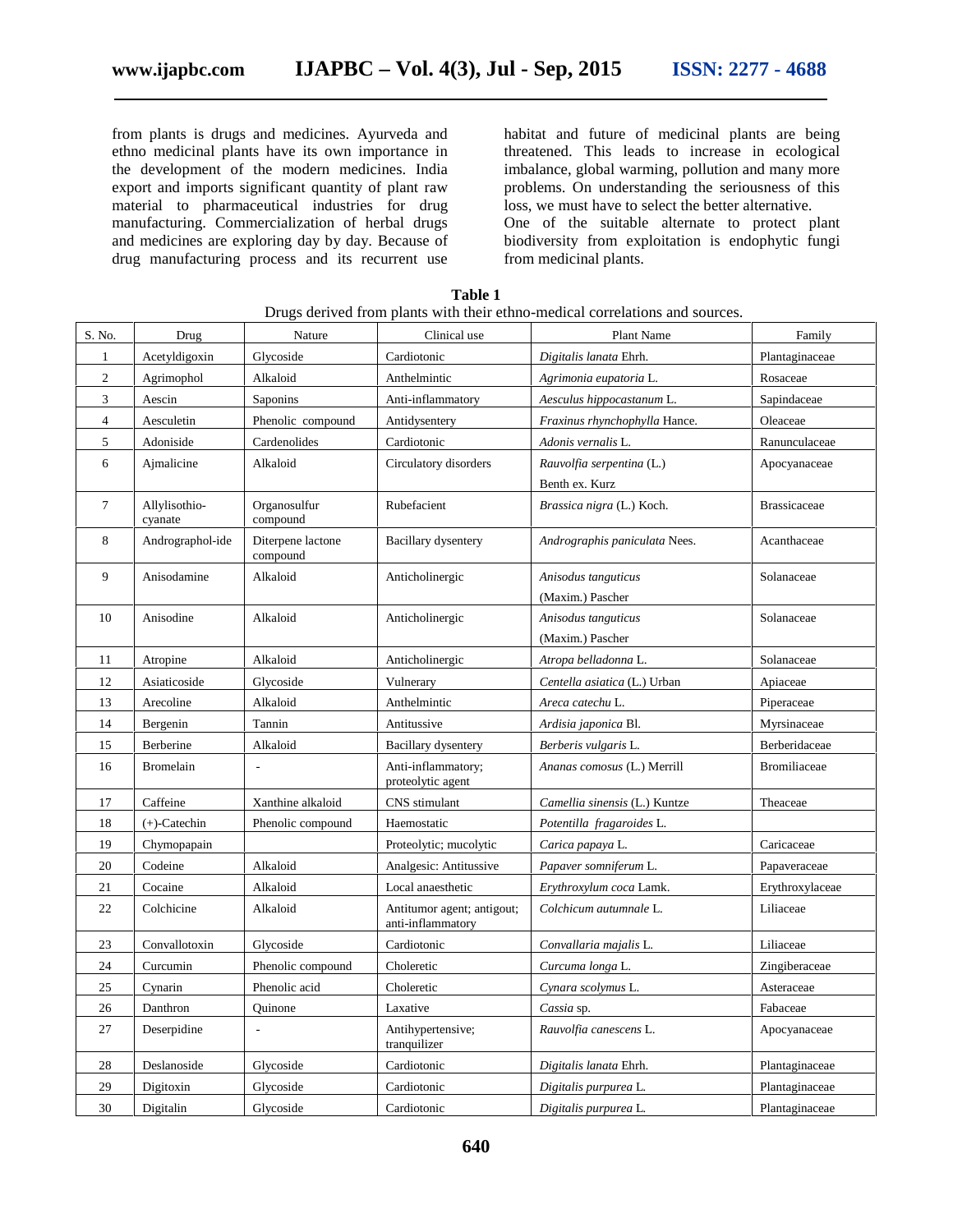**www.ijapbc.com IJAPBC – Vol. 4(3), Jul - Sep, 2015 ISSN: 2277 - 4688**

| 31 | Digoxin                  | Glycoside            | Cardiotonic                                 | Digitalis lanata Ehrh.                        | Plantaginaceae |
|----|--------------------------|----------------------|---------------------------------------------|-----------------------------------------------|----------------|
| 32 | Emetine                  | Alkaloid             | Amoebicide; emetic                          | Cephaelis ipecacuanha (Brotero) A.<br>Richard | Rubiaceae      |
| 33 | Ephedrine                | Alkaloid             | Sympathomimetic                             | Ephedra sinica Stapf.                         | Ephedraceae    |
| 34 | Etoposide                | Glycoside            | Antitumour agent                            | Podophyllum peltatum L.                       | Berberidaceae  |
| 35 | Gitalin                  | Glycoside            | Cardiotonic                                 | Digitalis purpurea L.                         | Plantaginaceae |
| 36 | Glaucaroubin             | Terpenes             | Amoebicide                                  | Simarouba glauca DC.                          | Simaroubaceae  |
| 37 | Glycyrrhizin             | Terpenes             | Sweetener                                   | Glycyrrhiza glabra L.                         | Fabaceae       |
| 38 | Gossypol                 | Terpenes             | Male contraceptive                          | Gossypium sp.                                 | Malvaceae      |
| 39 | Hemsleyadin              |                      | Bacillary dysentery                         | Helmsleya amabilis Diels                      | Cucurbitaceae  |
| 40 | Hydrastine               | L.                   | Hemostatic; astringent                      | Hydrastis Canadensis L.                       | Ranunculaceae  |
| 41 | Hyoscamine               | Atropine             | Anticholinergic                             | Hyoscamus niger L.                            | Solanaceae     |
| 42 | Kainic acid              | Pyrrolidine          | Atropine                                    | Digenea simplex (Wulf.) Agardh                | Rhodomelaceae  |
| 43 | Kawain                   | Pyran                | Tranquilizer                                | Piper methysicum Forst. f.                    | Piperaceae     |
| 44 | Khellin                  | Coumarin             | Bronchodilator                              | Ammi visnaga (L.) Lamk.                       | Apiaceae       |
| 45 | Lanatosides-<br>A, B, C  | Glycoside            | Cardiotonic                                 | Digitalis lanata Ehrh.                        | Plantaginaceae |
| 46 | Lobeline                 | Alkaloid             | Smoking deterrent;<br>respiratory stimulant | Lobelia inflate L.                            | Campanulaceae  |
| 47 | Monocrota-line           | Alkaloid             | Antitumor agent                             | Crotolaria sessili flora L.                   | Fabaceae       |
| 48 | Morphine                 | Alkaloid             | Analgesic                                   | Papaver somniferum L.                         | Papaveraceae   |
| 49 | Neoandro-<br>Grapholide  | Diterpene glucosides | <b>Bacillary dysentery</b>                  | Andrographis paniculata Nees                  | Acanthaceae    |
| 50 | Noscapine                | Alkaloid             | Antitussive                                 | Papaver somniferum L.                         | Papaveraceae   |
| 51 | Ouabain                  | Glycoside            | Cardiotonic                                 | Strophanthus gratus Baill.                    | Apocyanaceae   |
| 52 | Papain                   | Protein              | Proteolytic; mucolytic                      | Carica papaya L.                              | Caricaceae     |
| 53 | Papaverine               | Alkaloid             | Sympatholytic<br>musculotropic              | Papaver somniferum L.                         | Papaveraceae   |
| 54 | Phyllodulcin             | Coumarin             | Sweetener                                   | Hydrangea macrophylla (Thunb.) DC             | Hydrangeaceae  |
| 55 | Physostig-mine           | Indole alkaloid      | Cholinesterase inhibitor                    | Physostigma venenosum Balf.                   | Fabaceae       |
| 56 | Picrotoxin               | Cycloparaffin        | Analeptic                                   | Anamirta cocculus (L.) W. & A.                | Menispermaceae |
| 57 | Pilocarpine              |                      | Parasympathomimetic                         | Pilocarpus jaborandi Holmes                   | Rutaceae       |
| 58 | Podophyllotoxin          | Lignans              | Condylomata                                 | Podophyllum peltatum L.                       | Berberidaceae  |
| 59 | Protoveratrines<br>A & B | Alkaloid             | Antihypertensive                            | Veratrum album L.                             | Liliaceae      |
| 60 | Pseudoephedrine          | Phenethyl-amine      | Sympathomimetic                             | Ephedra sinica Stapf.                         | Ephedraceae    |
| 61 | Quisqualic acid          | Azoles               | Anthelmintic                                | Quisqualis indica L.                          | Combretaceae   |
| 62 | Quinine                  | Alkaloid             | Antimalaric                                 | Cinchona ledgeriana<br>Moens ex. Trimen       | Rubiaceae      |
| 63 | Rescinnamine             | Alkaloid             | Antihypertensive;<br>tranquilizer           | Rauvolfia serpentine<br>(L.) Benth ex. Kurz   | Plantaginaceae |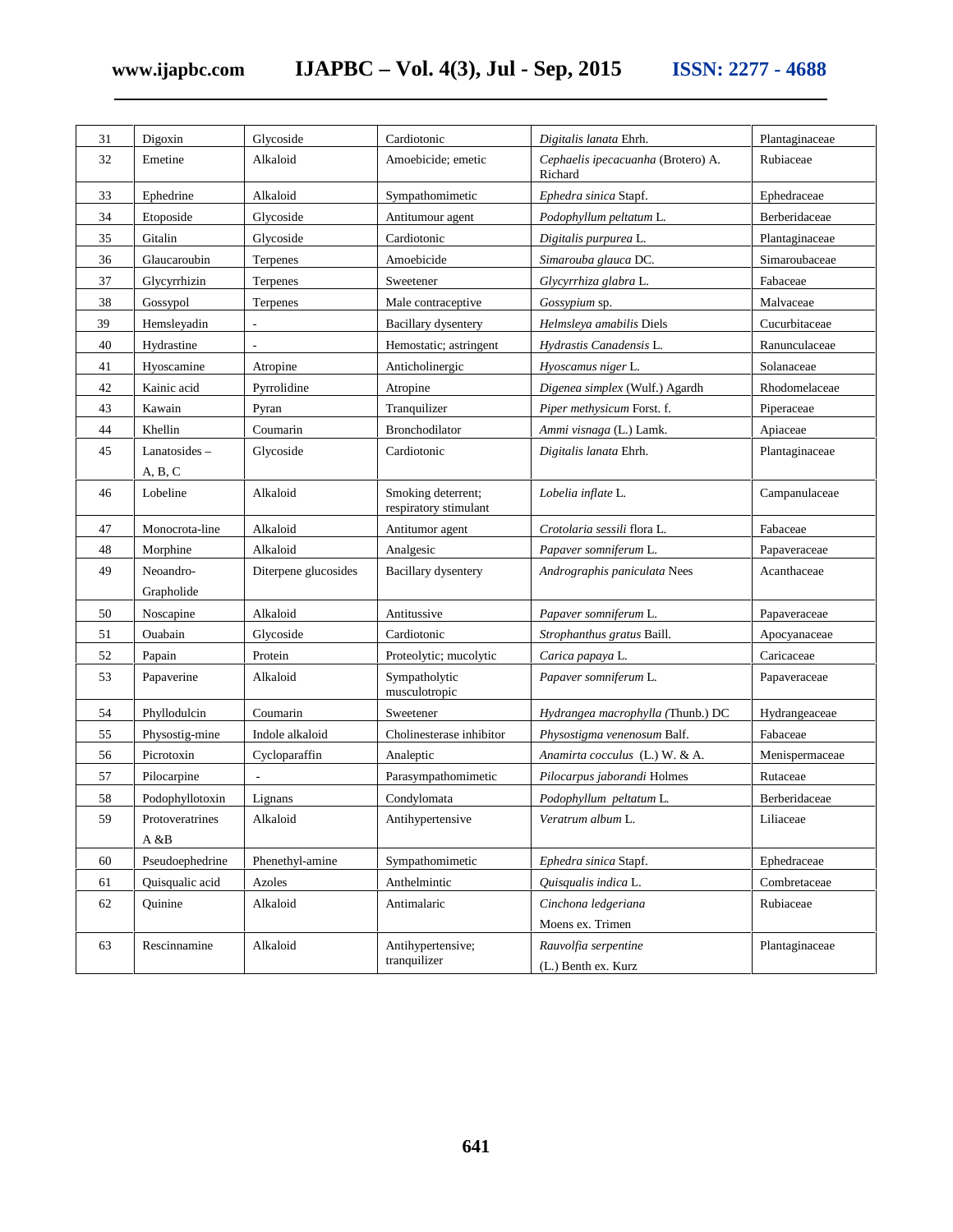| <b>Host Plant</b>                        | Endophytic Fungi                 |                          | Activity                     | References |
|------------------------------------------|----------------------------------|--------------------------|------------------------------|------------|
| Taxus brevifolia                         | Taxomyces andreanae              | Taxol                    | Anti-cancerous               | [66]       |
| Torreya taxifolia                        | Pestalotiopsis microsporum       | Pestaloside              | Anti-microbial               | [67]       |
| Torreya taxifolia                        | Pestalotiopsis microsporum       | Torreyanic acid          | Anti-microbial               | [67]       |
| Tripterigeum wilfordii                   | Cryptosporiopsis cf.<br>quercina | Cryptocandin             | Anti-microbial               | [68]       |
| Tripterigeum wilfordii                   | Cryptosporiopsis cf.<br>quercina | Cryptocin                | Anti-fungal                  | [69]       |
| Salix gracilostyla var.<br>melanostachys | Phomopsis sp.                    | Phomopsichalasin         | Anti-bacterial               | $[70]$     |
| Bontia daphnoides                        | Nodulissporium sp.               | Nodulisporic acid        | Insecticidal                 | $[71]$     |
| Paullina paullinoides                    | Muscodor vitigenus               | Naphthalene              | Insecticidal                 | $[72]$     |
| Terminalia morobensis                    | Pestalotiopsis microsporum       | Pestacin and isopestacin | Anti-oxidant                 | $[73]$     |
| Cassia spectabilis                       | Phomopsis cassia                 | Phomosilactilis          | Anti-fungal                  | $[74]$     |
| Taxus cuspidate.                         | Periconia sp.                    | Periconicins<br>A and B  | Anti-bacterial               | $[75]$     |
| Nothapodytes foetida                     | Enthrophospora infrequens        | Camptothecin             | Anti-neoplastic              | $[76]$     |
| Sinopodophyllum<br>hexandrum             | Alternaria neesex                | Podophyllotoxin          | Anticancer,<br>antimicrobial | $[77]$     |
| Cardiospermum<br>helicacabum             | Pestalotiopsis pauciseta         | Paclitaxel               | Anticancer                   | $[78]$     |
| Huperzia serrata                         | Acremonium sp.                   | Huperzine A              | Insecticidal                 | $[79]$     |
| Paris polyphylla var.<br>yunnanensis     | Cephalosporium sp.               | Diosgenin                | Anticancer, antiviral        | [80]       |
| Hypericum perforatum                     | Chaetomium globosum              | Hypericin,               | Antiviral                    | [81]       |
| Hypericum perforatum                     | Chaetomium globosum              | Emodin                   | Antiallergic,<br>Antitumour. | [81]       |

**Table 2** List of bioactive compounds from Endophytic fungi.

The biologically active compounds from these could be produce commercially on large scale as these fungi are easily cultured in laboratory and fermented. These aureate resources could be manipulated further for higher production by applying new and improved biotechnological approaches like recombinant DNA technology, metabolic and fermentation technology. On the other hand in bio-fuel production, many plants like euphorbia, jatropha, castor *etc.* are exploited commercially. With the expansion in commercialization and transport system, scarcity of

fossil fuels is also observed. This again destroys biodiversity and ecosystem to some extent. If we continue of exploiting biodiversity in this way then disasters like volcano eruption, earthquakes, tsunami and storms becomes very common to all of us, resulting a dismal failure of ecosystem. So, there is a need to develop some renewable source as an alternate to fossil fuel. Choosing endophytic fungi as efficient enzymes producer to convert biomass into fermentable substrate in order to produce bio-fuel is a tremendous work in the field of endophytes.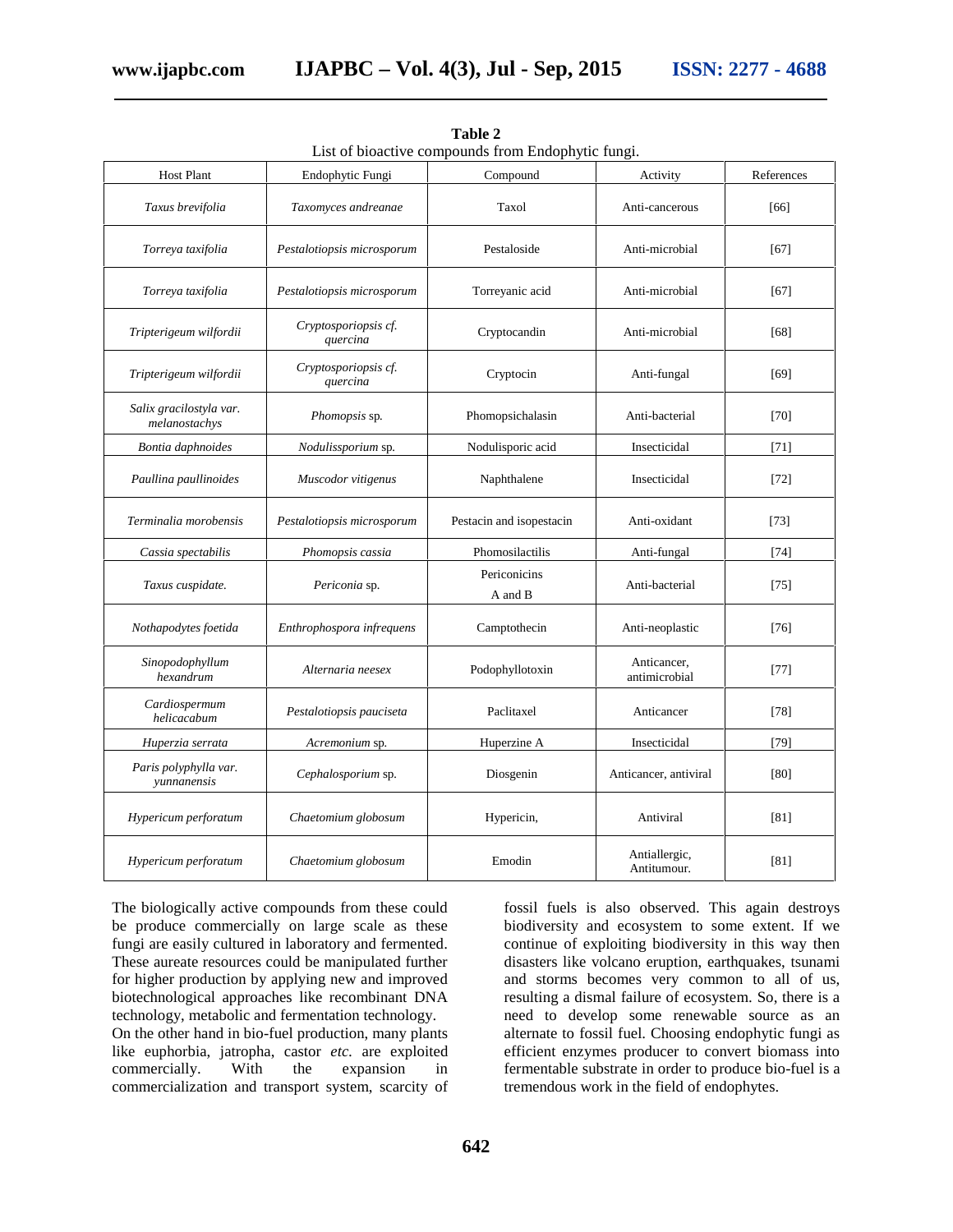

**Figure 1** Chemical structure of some Bio-active compounds from Endophytic fungi

In  $20<sup>th</sup>$  century, fungal bioprospecting had its focus on the search for traditional secondary metabolites having drugs and enzymes value with good activities applications in plant improvement, disease control and in developing eco-friendly environment. This offers a great opportunity in field of agriculture, industries and medicines.

Finally, endophytic fungi are novel and important source of bioactive compounds having potential (anti-microbial, anti-oxidant, anticancerous, immunomodulatory *etc.*). These are the good source of enzymes too for production of biofuel. Exploiting endophytic fungi across the world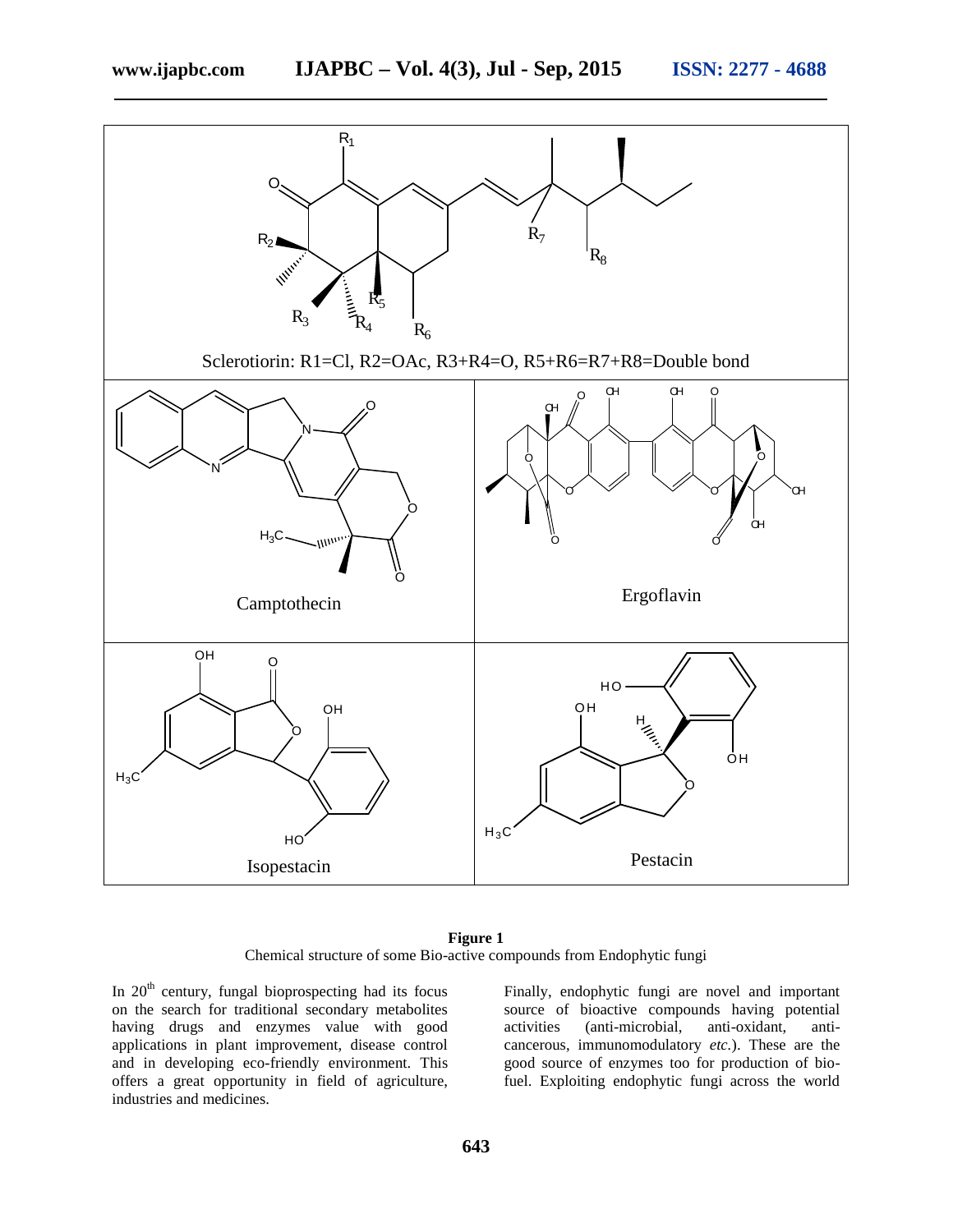could conserve plant biodiversity and establish an eco-friendly ecosystem to large extent.

#### **CONFLICT OF INTEREST**

There is no potential conflict of interests between the authors regarding the publication of this article.

## **ACKNOWLEDGEMENT**

The authors are highly obliged to the Vice- Chancellor R.D. University for his immense support. An eternal gratefulness to Head, Department of Biological Science, R.D. University, Jabalpur, India, for allowing to accomplish work and bring it to the world.

#### **REFERENCES**

- 1. Nautiyal S. Plant biodiversity and its conservation in institute for social and economic change (ISEC) campus, Bangalore: a case study. J. Biodiversity, 2011; 2(1): 9-26.
- 2. Cardinale BJ, Duffy JE, Gonzale A, Hooper DU, Perrings C, Venail P. *et al.* Biodiversity loss and its impact on humanity. Nature, 2012; 486 (7401): 59-67.
- 3. Mace GM, Norris K, Fitter AH. Biodiversity and ecosystem services: a multilayered relationship. Trends Ecol. Evol, 2012; 27 (1): 19-26.
- 4. Maheshwari S, Rajagopal K, Premjanu N, Kathiravan G, Banu N, Amutha K. A short review on endophytic fungal bioactive compounds and its anticancer properties. Int. J. Front. Sci. Technol, 2013; 1(3): 40-52.
- 5. Mazida M, Taqi AK, Firoz M. Medicinal plants of rural India: a review of use by Indian folks. Indo. Global J. Pharma. Sci, 2012; 2(3): 286-304.
- 6. Kumar G, Karthik L, Rao KVB. Antibacterial activity of aqueous extract of *Calotropis gigantean* leaves – an *in vitro* study. Int. J. Pharm. Sci. Rev. Res, 2010; 4(2): 141-144.
- 7. Shu YZ. Recent natural products based drug development: a pharmaceutical industry perspective. J. Nat. Prod, 1998; 61(8): 1053- 1071.
- 8. Bowman WC. Neuromuscular block. Br. J. Pharmacol, 2006; 147(1): S277-S286.
- 9. Rouhi AM. Seeking drugs in natural products. Chem. Eng. News, 1997; 75(14): 14-29.
- 10. Gruenwald J: The market situation and marketing of Herbal Medicinal Products (HMP) in Europe, World Congress on Medicinal and Aromatic Plants for Human Welfare, Abstract, Mendoza, 1997, L-33.
- Tong WY, Dong X. Microbial biotransformation: recent developments on steroid drugs. Recent Pat Biotechnol, 2009; 3(2): 141-153.
- 12. Prakasha HM, Krishnappa M, Krishnamurthy YL, Poornima SV. Folk medicine of NR Purataluk in Chikamaglur district of Karnatka. Indian J. Tradit. Knowl, 2010; 9(1): 55-60.
- 13. Reid WV, Laird SA, Meyer CA, Gamez R, Sittenfeld A, Janzen DH, Gollin MA, Juma C: Biodiversity Prospecting, Using Genetic Resources for Sustainable Development, World Resources Institute, Washington DC, USA, 1993, 1-52.
- 14. Lahlou M. The success of natural products in drug discovery. Pharmacol. & Pharma, 2013; 4(3A): 17-31.
- 15. Kong JM, Goh NK, Chia LS, Chia TF. Recent advances in traditional plant drugs and orchids. Acta Pharmacol Sin, 2003; 24(1): 7- 21.
- 16. Naturesource:http/pubchem.ncbi.nih.gov/sum mary.
- 17. Sharma OP: Plant Taxonomy, (7) Tata McGraw-Hill Publication, New Delhi, India, 2007, 1- 452.
- 18. Stace CA: Plant Taxonomy and Biosystematics, (2) Cambride University Press, 1997.
- 19. Rates SMK. Review plants as source of drugs. Toxicon, 2001; 39(5): 603-613.
- 20. Petrovick PR, Ortega GG, Bassani VL. From a medicinal plant to a pharmaceutical dosage form. A (still) long way for the Brazilian medicinal plants, Cien e Cult. J. Braz. Asso. Advan. Sci, 1997; 49(5/6): 364-369.
- 21. Sharapin N: Development of new drugs from plant origin, World Congress on Medicinal and Aromatic Plants for Human Welfare, 2, Abstracts, Mendoza, 1997, L-38.
- 22. McChesney JD: The promise of plant-derived natural products for the development of new pharmaceuticals and agrochemicals, Chemistry of the Amazon, ACS Symposium Series No. 88, American Chemical Society, Washington, DC, 2009, 66-78.
- 23. Williamson E, Okpako DT, Evans FJ: Selection, preparation and pharmacological evaluation of plant material, Pharmacological methods in phytotherapy research, Jhon wiley & sons, Chichester, UK, 1996, 1559-1559.
- Hamburger M, Hostettmann K. Bioactivity in plants: the link between phytochemistry and medicine. Phytochem, 1991; 30(12): 3864- 3874.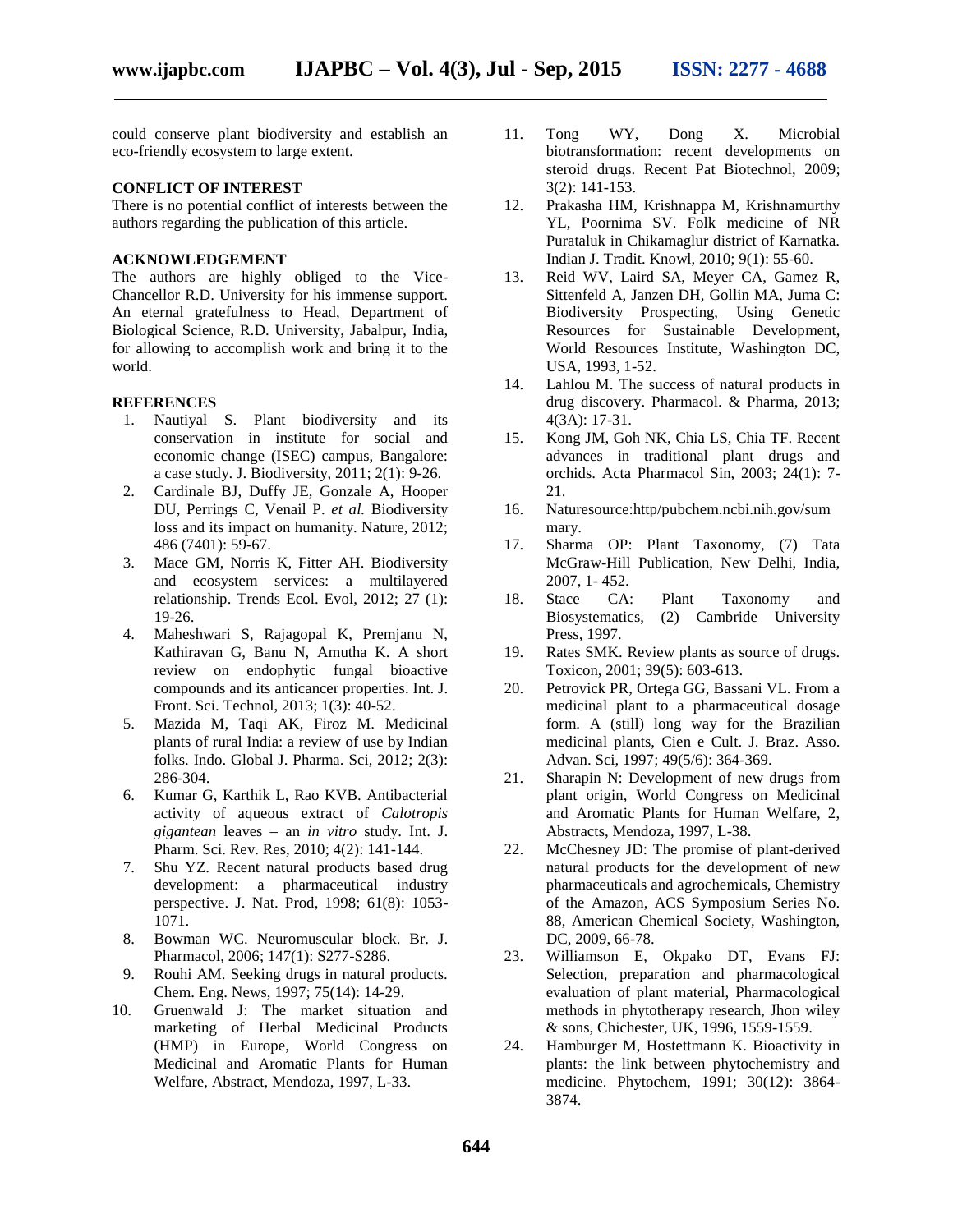25. Wall ME, Wani MC. Campthothecin and taxol: from discovery to clinic. J. Ethnopharmacol, 1996; 51(1/3): 239-254.

- 26. Selvanathan S, Indrakumar I, Johanpaul M. Biodiversity of endophytic fungi isolate from *Calotropis gigantean* (L.) R.BR. Recent Res. Sci. Technol, 2011; 3(4): 94-100.
- 27. Kusari S, Spiteller M. Metabolomics of endophytic fungi producing associated plant secondary metabolites: progress, challenges and opportunities, In Metabolomics, In tech, Rijeka, Croatia, 2012, 241-266.
- 28. Kumar S, Kaushik N, Edrada-Ebel R, Ebel R, Proksch P. Endophytic fungi for pest and disease management, Integrated management of disease caused by fungi, phytoplasma and bacteria, Springer, 2008, 365-387.
- 29. Krings M, Taylor TN, Hass H, Kerp H, Dotzler N, Hermsen EJ. Fungal endophytes in a 400-million-yrold land plant, infection pathways, spatial distribution, and host responses. New Phytol, 2007; 174(3): 648- 657.
- 30. Petrini O: Ecological and physiological aspects of host specificity in endophytic fungi, Endophytic fungi in grasses and woody plants, systematics, ecology and evolution, APS Press, St. Paul, Minnesota, 1996, 87-100.
- 31. Redman RS, Dunigan DD, Rodriguez RJ. Fungal symbiosis from mutualism to parasitism: who controls the outcome, host or invader? New Phytol, 2001; 151(3): 705-716.
- 32. Schulz B, Boyle C. The endophytic continuum. Mycol. Res*,* 2005; 109(6): 661- 686.
- 33. Selim KA, El-Beih AA, Abdel-Rahman TM, El-Diwany AI. Biology of endophytic fungi. Curr. Res. Environ. Appl. Mycol. J. Fungal. Biol, 2012; 2(1): 31-82.
- 34. Moricca S, Ragazzi A. Fungal endophytes in Mediterranean oak forests: a lesson from *Discula quercina*. Phytopathology, 2008; 98(4): 380-386.
- 35. Petrini O: Taxonomy of endophytic fungi of aerial plant tissues, Microbiology of the Phylosphere, Cambridge University Press, Cambridge, 1986, 175-187.
- 36. Dayle ES, Polans NO, Paul DS, Melvin RD. Angiosperm DNA contamination by endophytic fungi: detection and methods of avoidance. Plant Mol. Biol. Report, 2001; 19(3): 249-260.
- 37. Cohen SD. Host selectivity and genetic variation of *Discula umbrinella* isolates from two Oak species: Analysis of intergenic spacer

region sequences of ribosomal DNA. Microb. Ecol, 2006; 52(3): 463-469.

- 38. Petrini O. Wirtsspezifitat endophytischer pilzebeiein heimischen Ericaceae. Bot. Helv, 1985; 95(2): 213-218.
- 39. Carroll GC, Petrini O. Patterns of substrate utilization by some fungal endophytes from coniferous foliage. Mycologia, 1983; 75(1): 53-63.
- 40. Clay K. Grass endophytes, Microbiology of the phylosphere. Cambridge University Press, Cambridge, 1986, 188-204.
- 41. Kohlmeyer J, Kohlmeyer E. Distribution of *Epichole typhina* (Ascomycetes) and its parasitic fly. Mycologia, 1974; 66(1): 77-86.
- Sandhu SS, Kumar S, Aharwal RP, Shukla H, Rajak RC. Endophytic fungi: As a source of antimicrobials bioactive compounds. World J. Pharm. Pharma. Sci, 2014; 3(2): 1179-1197.
- 43. Zhao J, Zhou L, Wang J, Shan T, Zhong L, Liu X, Gao X. Endophytic fungi for producing bioactive compounds originally from their host plants, Current Research, Technology Education Topics in Applied Microbiology and Microbial Biotechnology, Formatex research center, Badajoz, Spain, 2010, 567- 576.
- 44. Sandhu SS, Kumar S, Aharwal RP. Isolation and Identification of endophytic fungi from *Ricinus communis* Linn. and their antibacterial activity. Int. J. Res. Pharm. and Chem, 2014; 4(3): 611-618.
- 45. Wang X, Zhang X, Liu L, Xiang M, Wang W, Sun X. *et al*. Genomic and transcriptomic analysis of the endophytic fungus *Pestalotiopsis fici* reveals its lifestyle and high potential for synthesis of natural products. BMC Genomics, 2015; 27(16): 28.
- 46. Padhi L, Yugal KM, Sujogya KP. Endophytic fungi with great promises: A Review. J. Adv. Pharm. Edu. & Res, 2013; 3(3): 152-170.
- 47. Yu H, Zhang L, Li L, Zheng C, Guo L, Li W. *et al*. Recent developments and future prospects of antimicrobial metabolites produced by endophytes. Microbiol. Res, 2010; 165(6): 437-449.
- 48. Liu X, Dong M, Chen X, Jiang M, Lv X, Zhou J. Antimicrobial activity of an endophytic *Xylaria* sp. YX-28 and identification of its antimicrobial compound 7-amino- 4 methylcoumarin. Appl. Microbiol. Biotechnol, 2008; 78(2): 241-247.
- 49. Sandhu SS, Aharwal RP, Kumar S. Isolation and antibacterial property of endophytic fungi isolated from Indian medicinal plant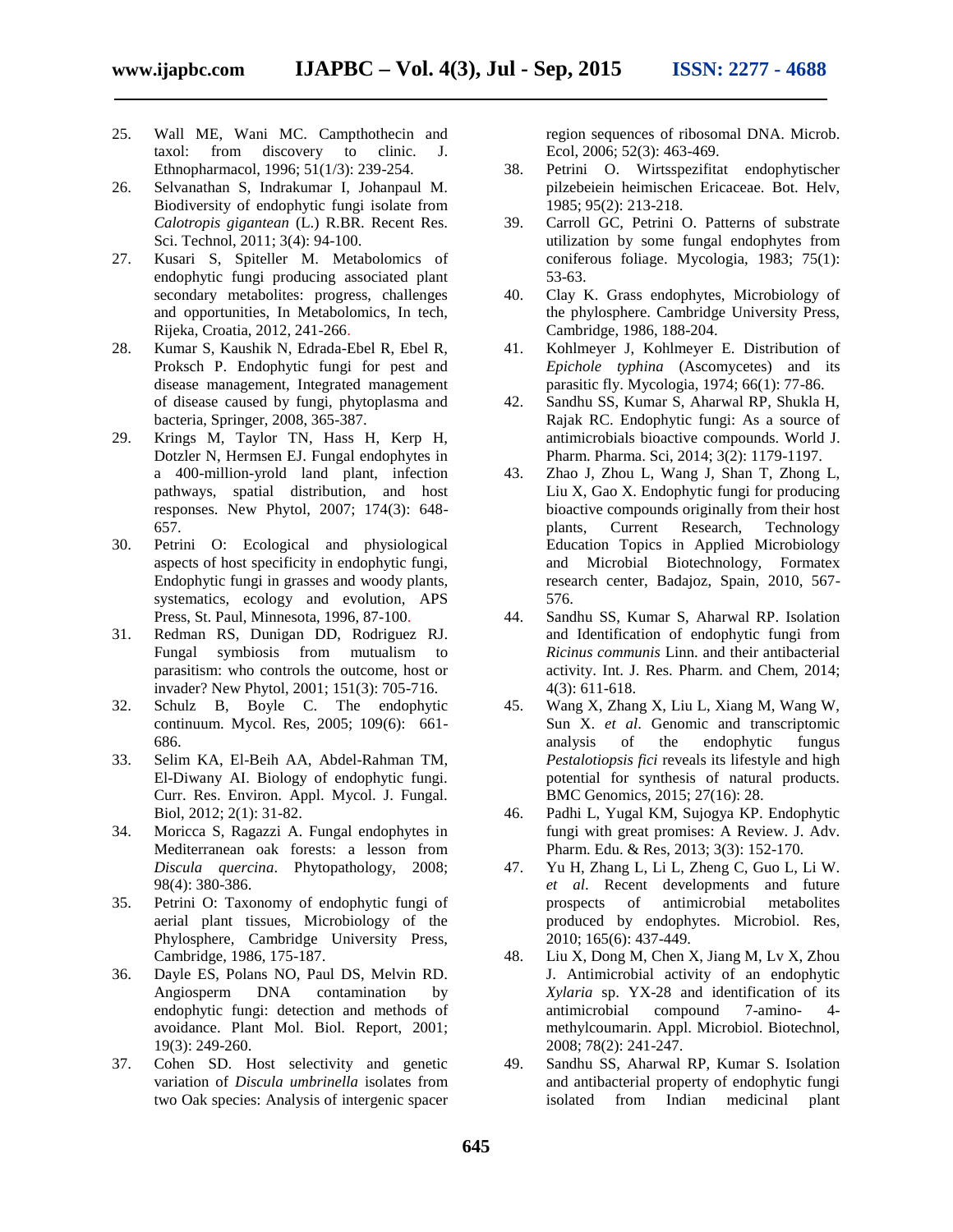*Calotropis procera* (Linn.) R. Br. World J. Pharm. Pharm. Sci, 2014; 3(5): 678-691.

- 50. Arunpanichlert J, Rukachaisirikul V, Sukpondma Y, Phongpaichit S, Tewtra-kul S, Rungjindamai S, Sakayarojd J. Azaphilone and isocoumarin derivatives from the endophytic fungus *Penicillium sclerotiorum* PSU–A13. Chem. Pharm. Bull, 2010; 58(8): 1033-1036.
- 51. Sandhu SS, Gupta D, Mandal R, Puttey JS. Screening of endophytic fungi isolated from 62. some medicinal plants in Jabalpur region for antibacterial activity. World J. Pharm. Pharm. Sci, 2014; 3(7): 165-166.
- 52. Mirjalili MH, Farzaneh M, Bonfill M, Rezadoost H, Ghassempour A. Isolation and characterization of *Stemphylium sedicola* SBU-16 as a new endophytic taxol-producing fungus from *Taxus baccata* grown in Iran. FEMS Microbiol. Lett, 2012; 328(2): 122-129.
- 53. Guo B, Wang Y, Sun X, Tang K. Bioactive natural products from endophytes: a review. Appl. Biochem. Microbiol, 2008; 44(2): 136*-* 142.
- 54. Uma SR, Ramesha BT, Ravikanth G, Rajesh PG, Vasudeva R, Ganeshaiah KN: Chemical profiling of *N. nimmoniana* for camptothecin, an important anticancer alkaloid: towards the development of a sustainable production 66. system, Bioactive Molecules and Medicinal Plants, Springer, Berlin, Germany, 2008, 197- 213.
- 55. Deshmukh SK, Mishra PD, Almeida AK, Verekar S, Sahoo MR, Periyasamy G. *et al*. Anti–inflammatory and anticancer activity of ergoflavin isolated from an endophytic fungus. Chem. Biodivers, 2009; 6(5): 784-789.
- 56. Sharma RBS, Kumar V. Isolation characterization and antioxidant potential of endophytic fungi of *Ocimum sanctum* Linn. (Lamiaceae). Indian J. Appl. Res, 2013; 3(7): 5-10.
- 57. Shukla ST, Kulkarni VH, Habbu PV, Jagadeesh KS, Patil BS, & Smita DM. Hepato protective and antioxidant activities of crude fractions of endophytic fungi of *Ocimum sanctum* Linn. in rats. Orient. Pharm. Exp. Med, 2012; 12(2): 81-91.
- 58. Srinivasan L, Jagadish K, Shenbhagaraman R, Muthumary J. Antioxidant activity of endophytic fungus *Phyllosticta* sp. isolated from *Guazuma tomentosa*. J. Phytol, 2010; 6(2): 37-41.
- 59. Strobel GA. Microbial gifts from rain forests. Can. J. Plant Pathol, 2002; 24(1): 14-20.
- 60. Zhang Y, Han T, Ming Q, Wu L, Rahman K, Qin L. Alkaloids produced by endophytic fungi: a review. Nat. Prod. Commun, 2012; 7(7): 963-968.
- 61. Bills GF, Gonzalez-Menendez V, Martin J, Platas G, Fournier J, Persoh D, Stadler M. *Hypoxylon pulicicidum* sp. nov. (Ascomycota, Xylariales), a pantropical insecticide producing endophyte. PLoS ONE, 2012; 7(10): 46687.
- 62. Han LR, Wang ZH, Zhang HJ, Xue LS, Feng JT, Zhang X. Isolation of endophytic fungi from *Tripterygium wilfordii* and their insecticidal activities. Afr. J. Microbiol. Res, 2013; 7(9): 771-776.
- 63. Xie J, Song L, Li X, Wu Q, Wang C, Xu H, Cao Y, Qiao D. Isolation and identification of oleaginous endophytic fungi. Afr. J. Microbiol. Res, 2014; 7(19): 2014-2019.
- 64. Bhagobaty RK. Endophytic fungi: prospects in biofuel production. Proc. Natl. Acad. Sci, India sec. B: Biolog. Sci, 2014; 85(1): 21-25.
- 65. Gianoulis TA, Griffin MA, Spakowicz DJ, Dunican DF, Alpha CJ, Sboner A. *et al*. Genomic analysis of the hydrocarbon– producing, cellulolytic, endophytic fungus *Ascocoryne sarcoides*. PLoS Genet, 2012; 8(3): e1002558.
- Stierle A, Strobel GA, Stierle D. Taxol and taxane production by *Taxomyces andreanae,* an endophytic fungus of Pacific yew. Sci, 1993; 260(5105): 214-216.
- 67. Lee JC, Strobel GA, Lobkovsky E, Clardy JC. Subglutinol A and B: immunosuppressive compound from endophytic fungus *Fusarium subglutinols*. J. Org. chem, 1995; 61(10): 3232-3233.
- Strobel GA, Miller RV, Miller C, Condron M, Teplow DB, Hess WM. Cryptocandin, a potent antimycotic from the endophytic fungus *Cryptosporiopsis cf. quercina*. Microbiol, 1999; 145(8): 1919-1926.
- 69. Li JY, Strobel GA, Harper JK, Lobkovsky E, Clardy J. Cryptocin, a potent tetramic acid antimycotic from the endophytic fungus *Cryptosporiopsis quercina*. Org. Lett, 2000; 2(6): 767-770.
- 70. Tan RX, Zou WX. Endophytes: a rich source of functional metabolites. Nat. Prod. Rep, 2001; 18(4): 448-459.
- 71. Bills G, Dombroski A, Pelaez F, Polishook J, An Z. Tropical Mycology, Mycromycetes, CABI Publishing, UK, 2002, 165–194.
- 72. Daisy BH, Strobel GA, Castillo U, Ezra D, Sears J, Welaver DKJ, Runjon J. Napthalene,